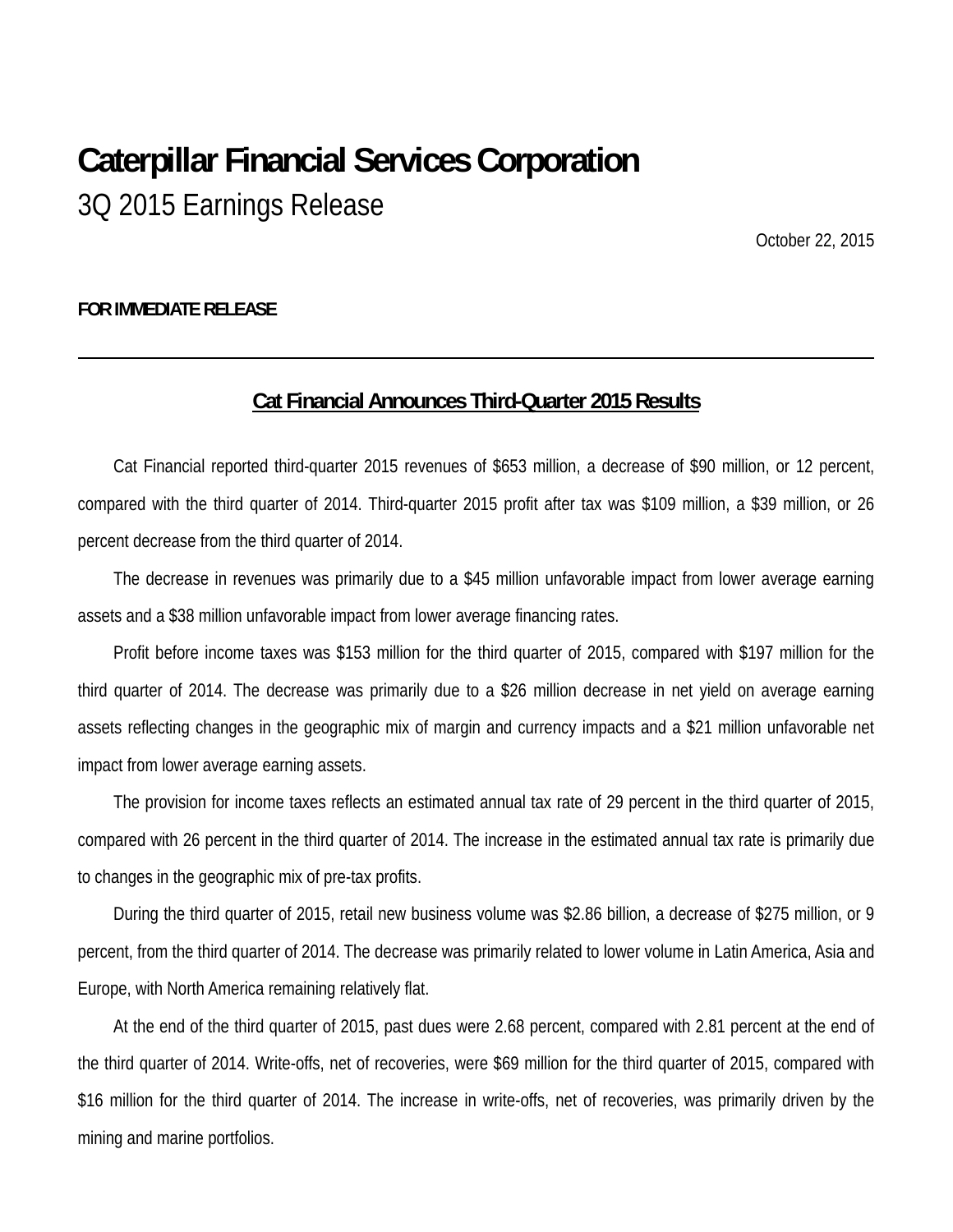As of September 30, 2015, Cat Financial's allowance for credit losses totaled \$348 million, or 1.26 percent of net finance receivables, compared with \$405 million, or 1.37 percent of net finance receivables as of September 30, 2014. The allowance for credit losses at year-end 2014 was \$401 million, or 1.36 percent of net finance receivables.

"Despite challenging global market conditions in some of the key segments we serve, our portfolio continues to perform relatively well," said Kent Adams, president of Cat Financial and vice president with responsibility for the Financial Products Division of Caterpillar Inc. "The global Cat Financial team remains focused on helping Caterpillar customers and Cat dealers succeed through financial services excellence."

For over 30 years, Cat Financial, a wholly owned subsidiary of Caterpillar Inc., has been providing financial service excellence to customers. The company offers a wide range of financing alternatives to customers and Cat dealers for Cat machinery and engines, Solar® gas turbines and other equipment and marine vessels. Cat Financial has offices and subsidiaries located throughout North and South America, Asia, Australia and Europe, with its headquarters in Nashville, Tennessee.

Caterpillar contact: Rachel Potts, 309-675-6892 or 309-573-3444, Potts\_Rachel\_A@cat.com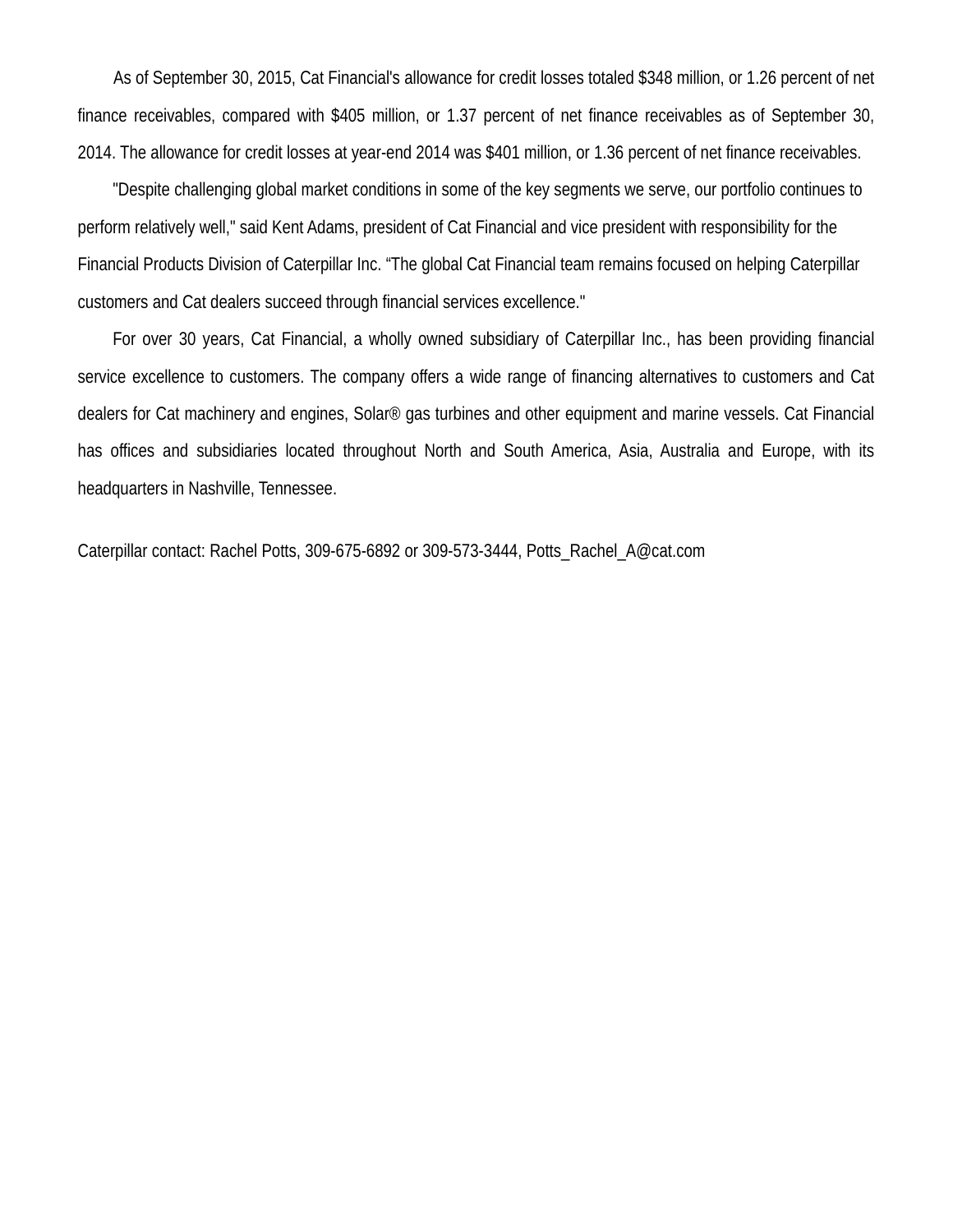## **STATISTICAL HIGHLIGHTS:**

## **THIRD-QUARTER 2015 VS. THIRD-QUARTER 2014 (ENDED SEPTEMBER 30)**

(Millions of dollars)

|                                   | 2015  | 2014   | <b>CHANGE</b> |
|-----------------------------------|-------|--------|---------------|
| Revenues                          | 653   | 743    | (12)%         |
| Profit Before Income Taxes        | 153   | 197    | (22)%         |
| <b>Profit After Tax</b>           | 109   | 148    | (26)%         |
| <b>Retail New Business Volume</b> | 2.855 | 3.130  | (9)%          |
| <b>Total Assets</b>               | 33517 | 35,380 | (5)%          |

## **NINE-MONTHS 2015 VS. NINE-MONTHS 2014 (ENDED SEPTEMBER 30)**

(Millions of dollars)

|                                   | 2015  | 2014  | <b>CHANGE</b> |
|-----------------------------------|-------|-------|---------------|
| Revenues                          | 2.025 | 2.182 | (7)%          |
| Profit Before Income Taxes        | 490   | 587   | (17)%         |
| <b>Profit After Tax</b>           | 346   | 427   | (19)%         |
| <b>Retail New Business Volume</b> | 8.061 | 9.368 | (14)%         |